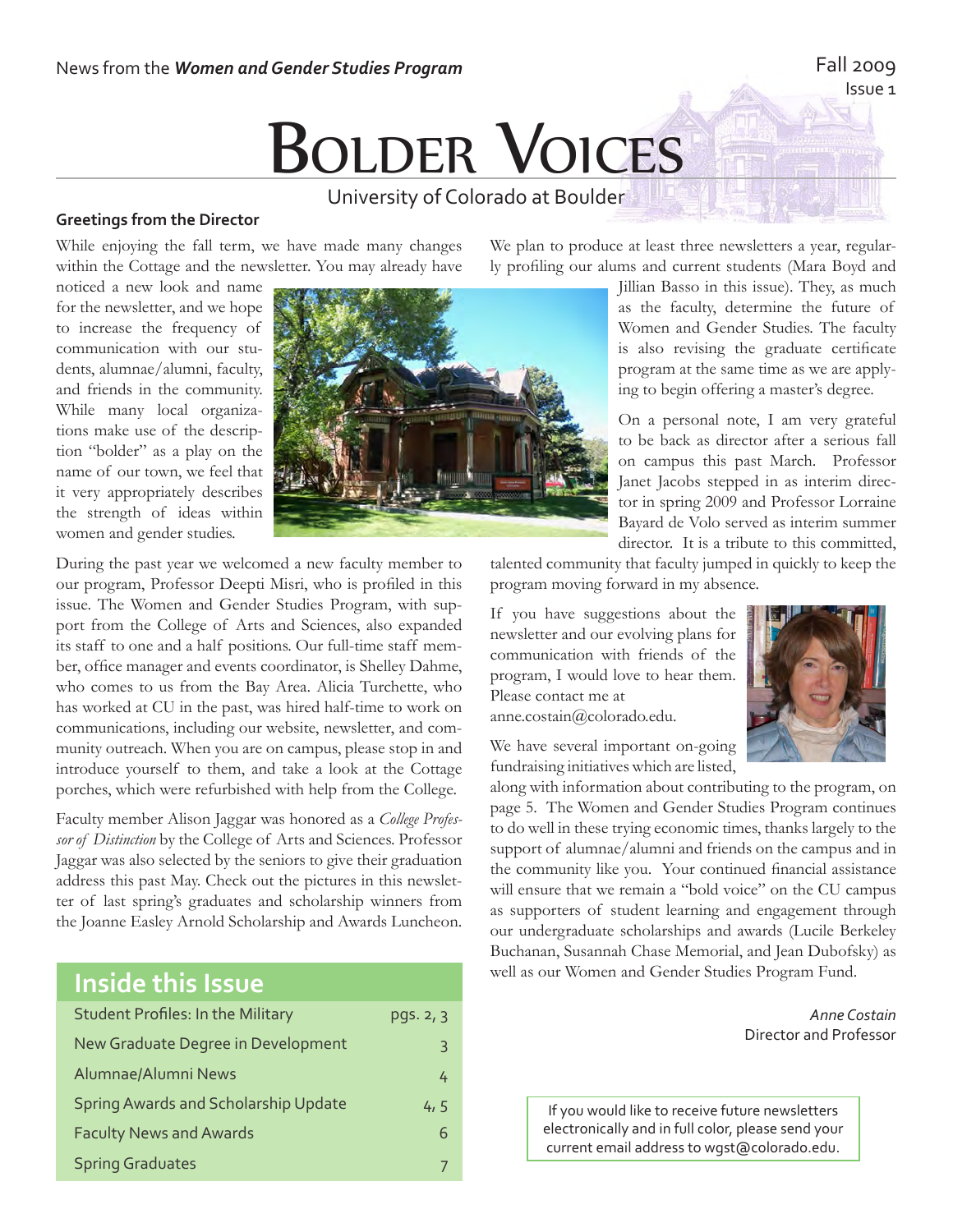# *In the Military*

**Student and Alumna Profiles** The following two women were both members of the Reserve Officers' Training Corps (ROTC) during their time at CU-Boulder but have very different stories. One

> tried to leave the service, and the other was not allowed to stay. They share with us their experiences and, in the true spirit of the women and gender studies major and a liberal arts education, how they came to question issues ranging from the personal to the global.



## **Jillian Basso** WGST major Spring 2010, expected

Jillian did not follow the standard path directly from high school to col-

lege, but instead enlisted in the Army and served for four years, with a ten month tour in Iraq near the beginning of Operation Iraqi Freedom. She trained as a broadcast journalist and as a paratrooper, one of seven women in a class of 100. In public affairs for the 82nd Airborne Division, she worked with embedded media and wrote press releases. Thinking that the broad perspective of journalism was "one of the best jobs in the military," she was enthusiastic about an army career and applied to CU-Boulder's ROTC program, an additional four year military commitment. Enrolling in fall 2004 as a journalism major, Jillian took a women and gender studies course during her second semester. Her experience in this course, along with new feelings of being "turned off " by the media and their role in the war, was the beginning of many changes and led to her decision to change her major to women and gender studies (with a minor in political science).

After moving to Boulder and starting college with a limited view of the world, Jillian says that she first resisted a lot of things she heard in her classes and in the community. But these new experiences and her course work caused her to re-evaluate world issues, relationships and power dynamics, herself, and what she "wanted to be a part of." She began to "open up and examine things on her own terms," while losing interest and pushing away from her involvement in ROTC, the military, and the associated violence in one's life. It took a lot of courage, but after three semesters, she filed for conscientious objector status with the Army and as a result lost her ROTC scholarship.

How could she feel this way, after enlisting twice? With "limited knowledge before," she now felt she had an "abundance of information" and could "choose how to interpret it." When you are part of something, it can be

very "hard to see what you're doing is wrong." Jillian sees her change as "evolving as a human being." A year and a half later, she was officially released from ROTC. Jillian does not regret her first four year term served in the Army but values what she has learned since. She calls her women and gender studies courses "contemporary," covering themes that are happening in the real world, and not just history lessons. Now, she sees her future being involved in solving these real world issues.

Jillian is currently taking a full course load and plans to graduate next semester. She would like to attend graduate school in social work and is considering working in counseling with female and male veterans who have suffered sexual trauma in the military. Her final thoughts: "The most important thing I've learned is to question and not to take something at face value, even if it appears to be the norm."



## **Mara Boyd** WGST graduate May 2007

Mara's enjoyment of teamwork and leadership on the sports field in high

school led to her interest in the military and the officers' training program. She applied to Air Force ROTC and entered CU as a kinesiology major in fall 1999. During basic training at Lackland Air Force Base after her sophomore year, Mara placed in the top 10% of 550 cadets, showing her aptitude for leadership. She went on to train underclassmen and women in the Air Force core values of integrity, service, and excellence and was elected by her fellow cadets as a "character development officer."

A strong internal conflict developed for Mara, as she had just recently come out *to herself* as a lesbian, and in accordance with the U. S. military's "Don't Ask, Don't Tell" policy, she was not permitted to reveal this. She was teaching *(continued on next page)*

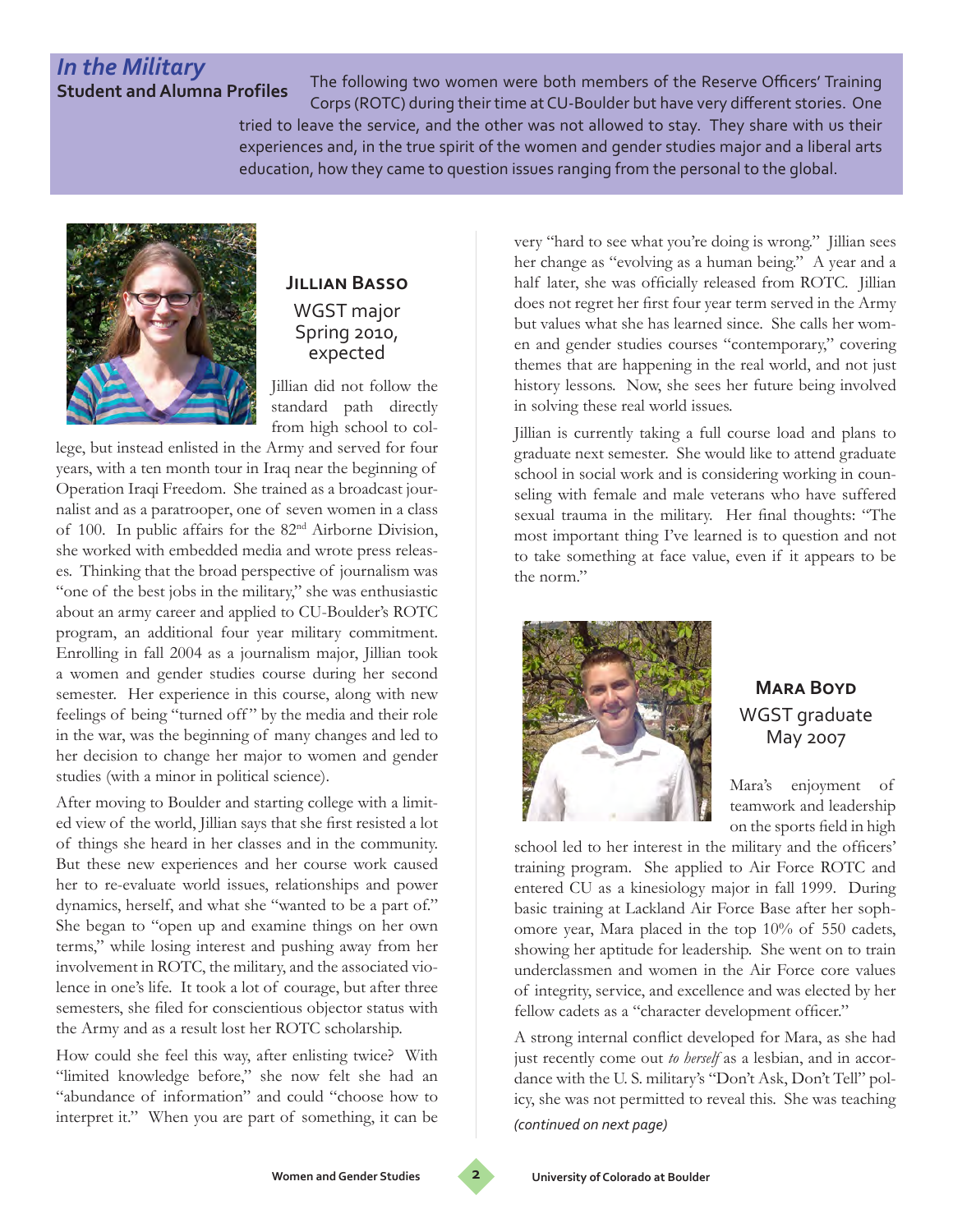## *In the Military*  **Student and Alumna Profiles**

#### *(Mara Boyd, continued from previous page)*

ethics but was forced to be dishonest. Eventually, Mara submitted a memo to her Commanding Officer, revealing her sexuality, at which point she was suspended from ROTC and lost her scholarship. She eventually received an honorable discharge from the Air Force. She took time off from school to assess her situation, but despite letters of recommendation promoting her moral standing from cadets, officers, state and university representatives, the Air Force decided that her scholarship had to be paid back.

Mara returned to campus in spring 2005 and enrolled as a women and gender studies major. She had previously taken some elective courses in the program that she found "eye opening," that "caused her to look at the world in a different way." She found the faculty to be enthusiastic, passionate, and committed and the students to be active and interested in creating change. Mara now believes that she is at an advantage in anything she does when she is out in the world and views race, class, gender, or sexuality through the "lens of women and gender studies." The program was "perfect for where she was" in her life and in her education, and she graduated in May 2007.

Mara has done formal and informal speaking to increase awareness and understanding of the Don't Ask, Don't Tell (DADT) policy, in order to turn a negative experience into something positive. Mara does not hold a grudge against the military or the ROTC, but calls herself "anti-policy" regarding DADT. She believes that this ban will be lifted soon, and that gay service women and men will be allowed to reveal their sexuality *if they choose to*. Mara says she would be "honored to be a part of the transition," in some capacity, were the policy to be reversed. After working for Boulder County Parks and Open Space for several years, she is currently interested in pursuing a career in law enforcement.

### **Master's Degree Program in Development**

Though our program has offered a graduate certificate in women and gender studies for ten years, our faculty are currently working with the university to establish a master's degree program in global gender studies. As a number of faculty members specialize in this area, the degree would take advantage of our program's strengths. It will provide a unique opportunity for undergraduate students to continue their studies and will also attract graduate degree-seeking students from around the world.

Students in the proposed degree would choose between two tracks: a traditional academic MA and a professional MA. In addition to course work, the professional degree would include a one-year offcampus experience with the Peace Corps or with another NGO (non-governmental organization), followed by a written thesis. The Peace Corps Masters International Program currently collaborates with over 60 institutions that offer master's degree programs, mostly in the areas of agriculture, environmental science, or public health. We would be the first to specialize in global gender studies!

Of course, adding a new degree program is a large undertaking, and many things must happen before the first students can enroll. The current projected start date of the program is fall 2012. Stay tuned for more information.



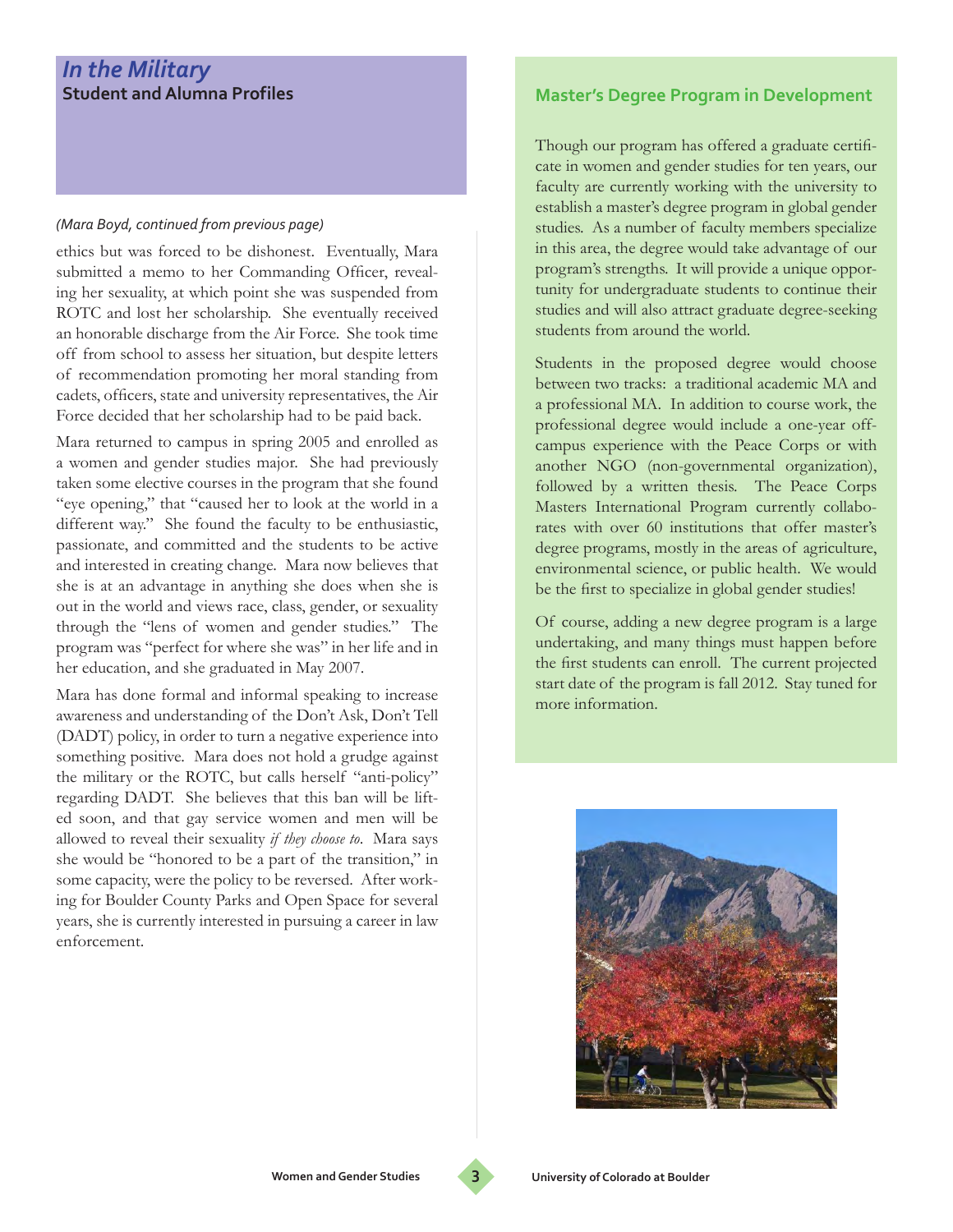# **Alumnae/Alumni News**

**Nina Amble (1993)** has been a consultant, manager, and researcher at the Work Research Institute in Oslo, Norway since 1997.

**Kate Black (2005)** attended law school at the University of Denver's Sturm College of Law and now represents indigent death row inmates in state and federal court in Texas.

**STEFANIE CARROLL (1999)** received a Master of Non-Profit Management in spring 2009 and is currently the Assistant Director for the Office of Alumni Relations at Metro State College of Denver.

**Andra (Cooper) Chikova (2008)** is a co-chair and cofounder of the annual Huntington's Disease Walk in Denver. She is also a co-chair for the greening effort of the Marriott Business Council.

**Cynthia Cook (2000)** joined the US Foreign Service in 2008 and is currently posted to Dhahran, Saudi Arabia as a Public Affairs Officer at the US Consulate there.

**Kelsey Draper (2008)** is attending graduate school at the University of Cape Town in South Africa and studying for a master's degree in social anthropology. She is focusing her research on women, children, and poverty/development.

**Olympia Frascone-Stefanski (2000)** is currently working as an ELA (English Language Acquisition) teacher in a Title 1 school in the Cherry Creek School District and is participating in the collaborative co-teaching model.

**Liza Hensleigh (2005)** is the lead study abroad advisor in the Office of International Education at CU-Boulder. She recently co-presented at a conference on the topic of sexual assault response in the field of education abroad.

**BETH ELLEN HOLIMON (1994)** opened "Bee Write" and "Executive Bee" for nonprofit consulting and grant writing. She has been busy with projects in medical research, executive association management, and opening a charter school.

**Linda McCarthy (1990)** received a doctorate in social justice education in 2003 and has been teaching at Greenfield Community College in Massachusetts since 2004. She has guest-edited at the journal *Equity and Excellence in Education*.

**LINDSAY MILLER (2007)** is now working as the Spanish Bilingual Nonviolence Elementary Educator at Safehouse Progressive Alliance for Nonviolence in Boulder, CO. She also continues to work for the Women's Wilderness Institute.

**Stephanie Murib (2003)** worked at the nonprofit "Women for Women International" in Washington, D.C., coordinating their programs in Bosnia and Kosovo, and is now pursuing a PhD in political science at the University of Minnesota.

**HEIDI PETERSEN (1992)** received a PhD in philosophy in 2006. She is now self-employed in two enterprises, "Heidi's Healings" and "Coming Home, LLC." She has been organizing and participating in a speaker series in Longmont, Colorado called PsychicSpeak.

**Shelley Popke (1993)** completed an MA in Russian and Central European History and is now the Executive Assistant to the Dean at The Women's College of the University of Denver.

**Michelle Richardson (2000)** studied civil rights and constitutional law at American University, Washington College of Law. She has been lobbying for the ACLU on national security issues for three years as a Legislative Counsel.

**BETH SCHWARTING (2000)** has worked in freestanding birth centers around the world. She received a master's degree from the University of California San Francisco and is now working as a certified nurse midwife in northern California.

Please send us your updates for the next issue. We'd love to hear from you! **wgst@colorado.edu**

# **Joanne Easley Arnold Scholarship and Awards Luncheon**

## **Scholarship Winners, April 2009**

The *Jean Dubofsky Scholarship*, established by Dr. Joanne Arnold, was awarded to **Natalie Ziemba**. She is currently a senior in women and gender studies.

The *Susannah Chase Memorial Scholarship* was awarded to **Chelsea Sommer**. She is a now a junior and a double major in women and gender studies and anthropology.

The *Community Service Award in Women and Gender Empowerment* was awarded to **Abbey Cain**. She is a senior, completing degrees in women and gender studies and sociology.



Natalie Ziemba, Chelsea Sommer, Abbey Cain

If you are a current student in the Women and Gender Studies Program and would like to find out more about scholarship opportunities, visit our office or our website.

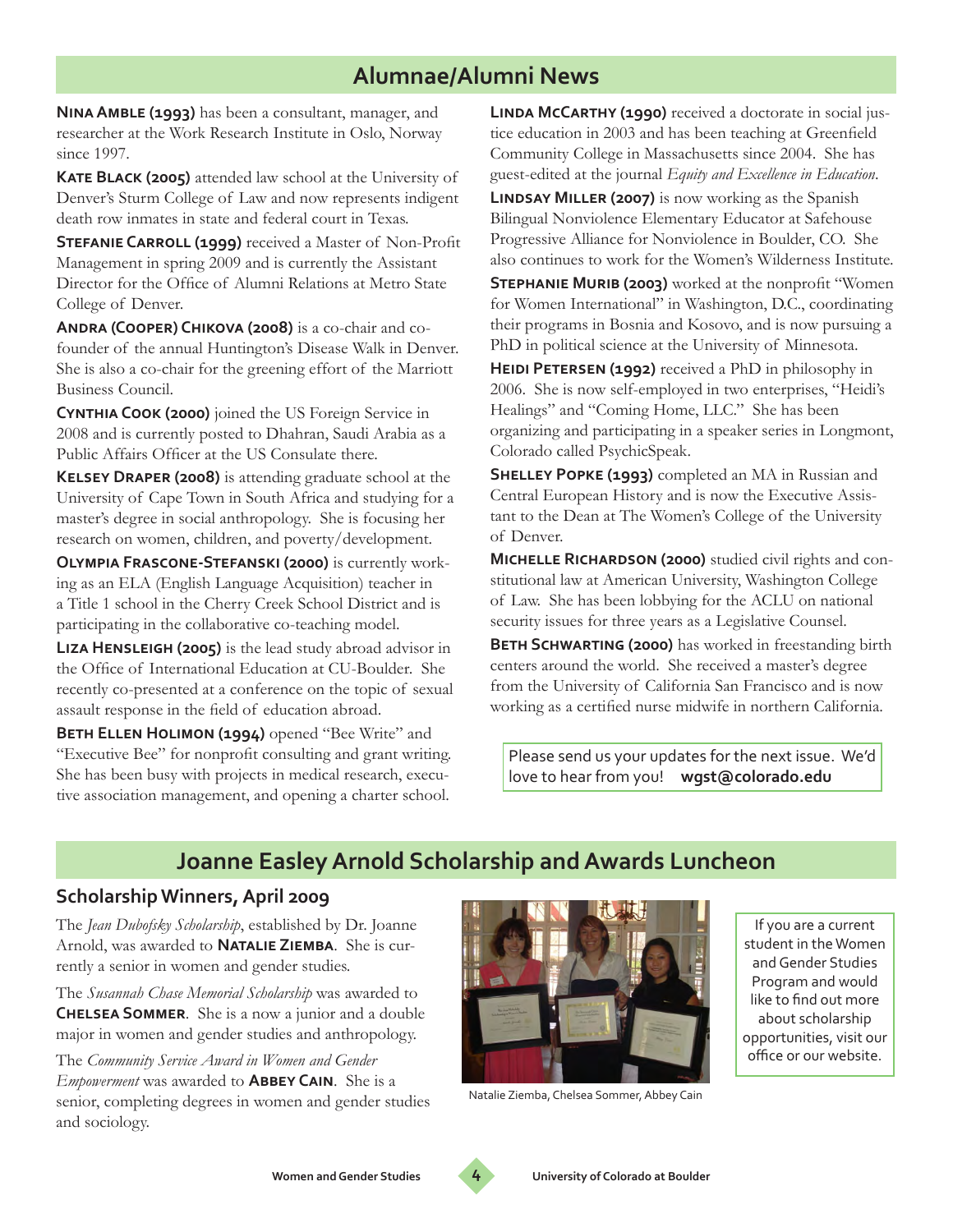| I want to help create futures by supporting the educational experience of students enrolled in the<br>Women and Gender Studies Program. Enclosed is my gift of: _______________                  |                                                                                                                    |                   |                                                          |                                                                          |  |
|--------------------------------------------------------------------------------------------------------------------------------------------------------------------------------------------------|--------------------------------------------------------------------------------------------------------------------|-------------------|----------------------------------------------------------|--------------------------------------------------------------------------|--|
| [J0121072 Women and Gender Studies Program Fund<br>Please credit my gift to:<br>[Jo12326o Susannah Chase Memorial Scholarship Fund [Jo150835 Lucile Berkeley Buchanan Scholarship Endowment Fund |                                                                                                                    |                   |                                                          |                                                                          |  |
| [1] A check for the full amount of my gift is enclosed (made payable to the University of Colorado Foundation).                                                                                  |                                                                                                                    |                   |                                                          |                                                                          |  |
| [1] Please charge the full amount of my gift to my credit card: [] Visa [] MasterCard [] American Express [] Diners Club [] Discover                                                             |                                                                                                                    |                   |                                                          |                                                                          |  |
|                                                                                                                                                                                                  |                                                                                                                    |                   |                                                          |                                                                          |  |
|                                                                                                                                                                                                  |                                                                                                                    |                   |                                                          |                                                                          |  |
|                                                                                                                                                                                                  | MATCH YOUR GIFT My company has a matching gift program. The form is [] enclosed [] on the way [] submitted online. |                   |                                                          |                                                                          |  |
|                                                                                                                                                                                                  |                                                                                                                    |                   |                                                          |                                                                          |  |
| <b>DONOR INFORMATION</b>                                                                                                                                                                         |                                                                                                                    |                   |                                                          |                                                                          |  |
| PLEASE HELP US ENSURE THAT OUR RECORDS ARE CORRECT BY COMPLETING THE INFORMATION BELOW. (please print)                                                                                           |                                                                                                                    |                   |                                                          |                                                                          |  |
| Donor Name                                                                                                                                                                                       |                                                                                                                    |                   |                                                          | Recognition Name (if different than donor name; if anonymous, note here) |  |
| <b>Mailing Address</b>                                                                                                                                                                           | City                                                                                                               |                   | State                                                    | Zip                                                                      |  |
| Preferred e-mail address<br>Preferred Phone (circle one: office, home, cell)                                                                                                                     |                                                                                                                    |                   |                                                          |                                                                          |  |
| I prefer to receive my gift receipt [ ] by mail [ ] by email<br>Thank you for your gift. Donors like you are making a difference.                                                                |                                                                                                                    |                   |                                                          |                                                                          |  |
|                                                                                                                                                                                                  | Mail this form and your check (if that is your preference) to:                                                     | 4740 Walnut       | University of Colorado Foundation, Attn: Gift Processing |                                                                          |  |
| To make your gift online visit www.cufund.org                                                                                                                                                    |                                                                                                                    | Boulder, CO 80301 |                                                          |                                                                          |  |
| Questions? Please call Kimberly Bowman, CU Foundation, 303-541-1446 or contact her via email at: kimberly.bowman@cufund.org                                                                      |                                                                                                                    |                   |                                                          |                                                                          |  |
| The University of Colorado Foundation is a 501 (c) (3) tax-exempt organization that raises private support for the benefit of the University of Colorado. Tax ID: 84-6049811<br><b>B2118</b>     |                                                                                                                    |                   |                                                          |                                                                          |  |

#### **Update: Lucile Berkeley Buchanan Endowed Scholarship**

Lucile Berkeley Buchanan was the first African American woman to graduate from the University of Colorado, receiving a degree in German in 1918 and going on to teach in Chicago and other cities before returning to Denver. After CU journalism Professor Polly McLean uncovered and researched much of Lucile's story,



sociology Professor Joanne Belknap gave \$5,000 in 2006 to start the fundraising for an endowed scholarship to honor Lucile. Thanks to the generous donations of many of you, along with the efforts of dedicated students and faculty, the remaining \$20,000 needed to establish the endowment was raised. However, due to the economic downturn and the severe drops in the stock market, the level of the endowment fell below the minimum total of \$25,000, and we were unable to award the scholarship this past April. We are thrilled to report that, this month, community advisory board member Ardyth Sohn (former CU faculty member and current professor at the University of Nevada, Las Vegas) has arranged for a gift of \$3,000 to the Lucile Berkeley Buchanan endowed scholarship. This contribution will fully fund the endowment and allow us to award the scholarship in the coming year to a women and gender studies major who demonstrates good academic standing and financial need. It is our pleasure, with this scholarship, to provide opportunity for current students in our program while we honor the memory of this former student and pioneer Lucile Berkeley Buchanan. For more of Lucile's story and the creation of the endowment, see the College of Arts and Sciences online magazine: http://artsandsciences.colorado.edu/magazine/2008/11/ honoring-a-nearly-forgotten-trailblazer/.

Of course, to maintain this endowment and continue this annual award, we rely on your help. Please see the donation form above for this and other ways to support the Women and Gender Studies Program.

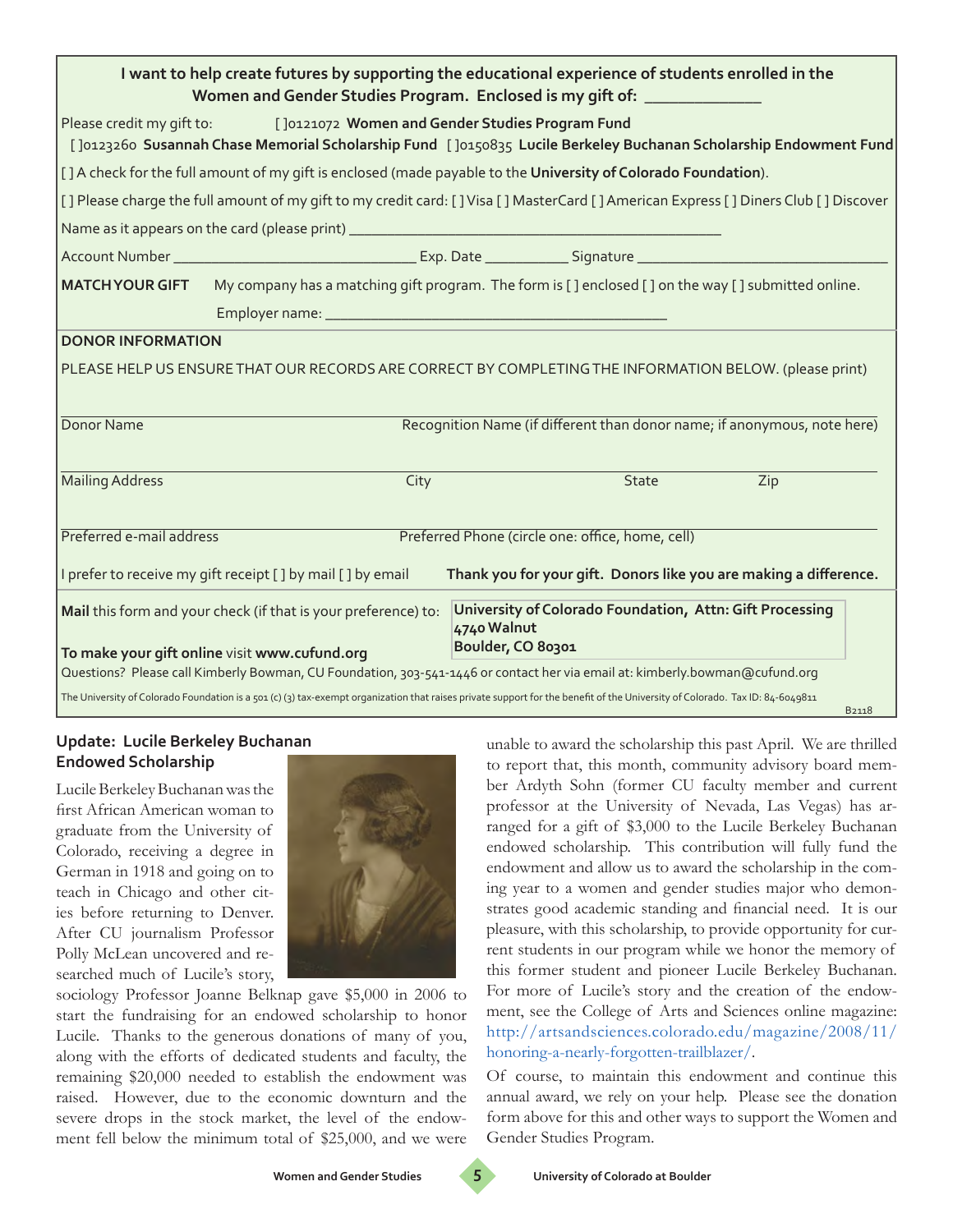## **Faculty News**

### **Faculty Spotlight**

We are pleased and honored to announce that Professor Alison Jaggar, who holds a joint appointment in the Women and Gender Studies Program and the Department of Philosophy, has been named a *College Professor of Distinction* by the College of Arts and Sciences. This title is reserved for scholars of "national and international distinction who are also recognized by their College peers

as teachers and colleagues of exceptional talent." A pioneer in the fields of feminist philosophy and women's studies, Professor Jaggar believes that this honor is acknowledgment that the intellectual significance of women and gender studies and feminist philosophy is finally being recognized. She will keep this title for the duration of her career at CU-Boulder.



Continuing her recent work in the area of global gender justice, Professor Jaggar is currently part of an international team of philosophers and social scientists who received a \$1 million (AUS) matching grant from the Australian Research Council for a project entitled "Assessing Development: Designing Better Indices of Poverty and Gender Equity." This research aims to create improved measures of poverty and gender-based disadvantage that may eventually lead to more successful policies and better allocation of development resources.

Also of note, the journal *Philosophical Topics* will publish a special issue covering the global gender justice conference given by Professor Jaggar through the Centre for the Study of Mind at the University of Oslo, where she also holds a position as a Research Coordinator. She is co-author of the recently published book *Abortion: Three Perspectives* and has numerous past and pending publications.

Professor Jaggar is teaching the graduate course Feminist Methodology this fall. With regards to teaching, she says, "The ideas I work with are very powerful. It is very gratifying and a privilege to present students with new material that opens up their universe." We are also fortunate to have Professor Jaggar in our program, as a teacher and as a scholar, and we congratulate her on receiving the title *College Professor of Distinction*.

#### **New Faculty**

Dr. Deepti Misri joined our faculty in fall 2008, after completing her PhD in English and a graduate minor in gender and women's studies from the University of Illinois at Urbana-Champaign. She never thought she would look forward to winter again until she came to Colorado! Dr. Misri's areas of interest span trans-



national feminist studies, feminist theory and criticism, South Asian fiction and cinema, and postcolonial studies. She has taught courses on feminist theory, women in Islam, and gender and violence. Her current project, *Reading Violence*, focuses on the relation between gender, violence, and representation in South Asian literary and cultural discourse. She is also the program's academic events coordinator, and this semester, she is serving as the faculty coordinator for the WAGON student academic program. Her article " 'A Family's Shame Made Flesh': Shame, Violence, and the Body in Salman Rushdie's *Shame* " is included in the recently published book *States of Trauma: Gender Violence in South Asia*.

# Ask us about the LGBT Certificate Program

A certificate program for *undergraduates,* from any major degree program, interested in Lesbian, Gay, Bisexual, and Transgender Studies

> 24 hours of course work (2 required classes and 18 hours of elective courses)

For more information: http://www.colorado.edu/ArtsSciences/LGBTStudies

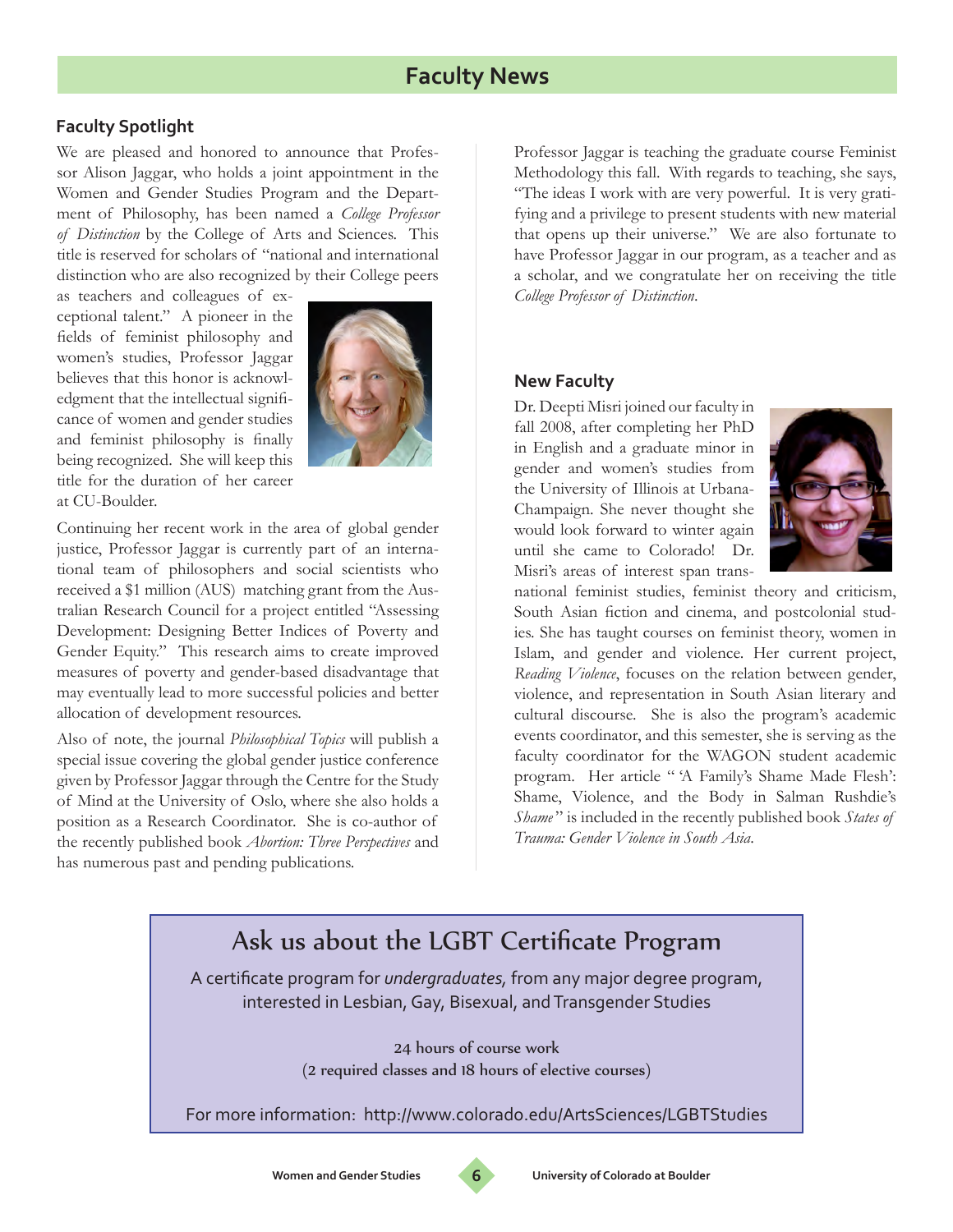## **Spring 2009 Commencement**

**Bachelor of Arts Recipients**



**BRITTANY BREWER** plans to pursue a career in family law and victim advocacy.

**Hannah Bulick** was inducted into Phi Beta Kappa and graduated with distinction.

**CAROLINE BURDICK** is currently doing research on spotted owls in northern California.

**Amber Camus** also graduated with honors in ethnic studies. She is currently working towards an M. A. in English at Ohio State University.

**MELISSA CONNELLY** is pursuing a commercial real estate career here in Denver at RMI Capital Management.

**Luke De Ciccio** plans to travel to Peru to take part in the Belen Project, which uses clowning as a way to engage locals in community issues.

**JENNIFER MAYER** graduated with honors in women and gender studies (WGST). Next year she plans to live in Brooklyn, NY and attend midwifery school.

**SARIANNA MURPHY** is taking a year off to travel and work before attending law school to study international law. This fall, she is assisting on a research project, interviewing torture victims seeking asylum.

**Joanna Pacheco** is currently studying for the LSAT and plans on going to law school next fall.

**SHAYNA PETERSON-PAPKE** will be working at Boulder Valley Women's Health.

**GINA POSTIGLIONE** is attending law school to become a legal advocate for women.

**Kerry Robinson** graduated with a double major in WGST and sociology and hopes to join the Peace Corps.

**VICTORIA VAN ANTWERP** also graduated with honors in sociology. She is pursuing a master's in criminology at CU-Denver.

**Eliza Williamson** graduated with honors in WGST and is applying for a Fulbright Scholarship to study in Argentina.

**Nichole Winter** will be working at Boulder Community Hospital and plans to become a nurse.

**Tiffany Zarr**, after receiving her degree in women and gender studies, plans to graduate with a degree in English this fall.

**Meghan Gutierrez** and **Brittany Moore** each completed a *minor* in women and gender studies.

**Graduate Certificate Recipients** The following students completed the graduate certificate in women and gender studies as a complement to their disciplinary degree. Their home departments and current or completed thesis topics are listed.

**Corwin Aragon** (PhD candidate, Philosophy) moral responsibility for global injustice, including issues of gender justice

**Janell Bauer** (PhD candidate, Communication) "The Business of Bereavement: Exploring Grief as a Site of Identity Struggle for Organizational Members."

**Janella Baxter Thorne** (MA, Philosophy, Aug '09) "Kant's Mereological Theory of Parts and Wholes."

**Amandine Catala** (PhD candidate, Philosophy) a normative theory of secession

**Emmanuel David** (PhD, Sociology, May '09) "Women of the Storm: An Ethnography of Gender, Culture, and Social Movements Following Hurricane Katrina."

**BARRETT EMERICK** (PhD candidate, Philosophy) "Apology as a Practice of Moral Repair."

**Chelsea Haramia** (Master's candidate, Philosophy)the morality of determinism, specifically the moral permissibility of praising acts without the moral permissibility of blaming acts

**Kristie Soares** (MA, Comparative Literature, May '09) "Traveling Queer Subjects: Homosexuality in the Cuban Diaspora."

**Kacey Warren** (PhD candidate, Philosophy) topic not available

**Petra Watzke** (MA, German, Aug '09) "Howgh, ich habe gesprochen. German literary representations of Native American ritual and religion."

**SCOTT WISOR** (PhD candidate, Philosophy) "Developing a New Global Poverty Metric: Towards a Pro-Poor Approach."